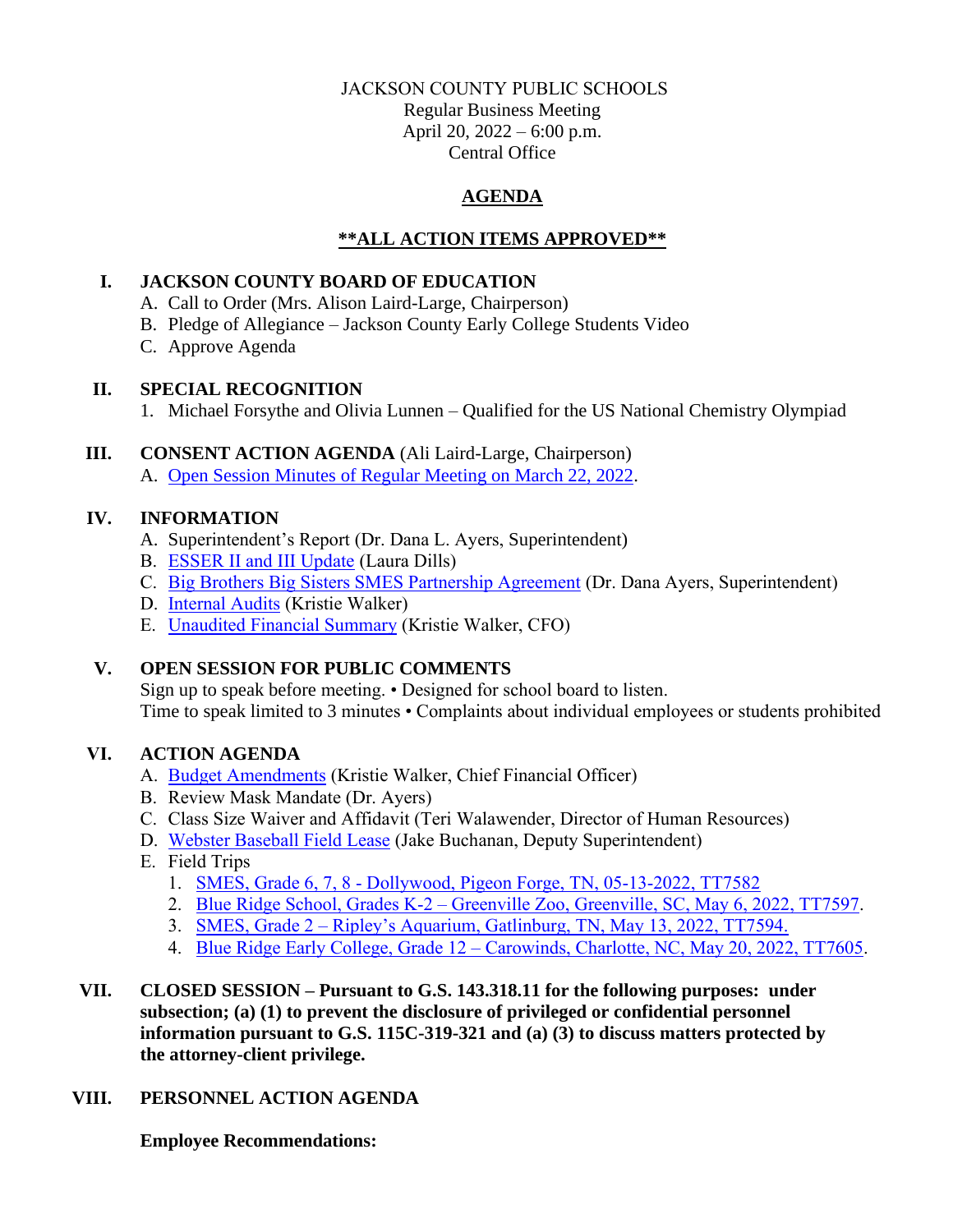- 1. Billie, Summer School Nutrition Assistant, SMES
- 2. Blankenship, Susan LEAD Bus Driver, SMHS
- 3. Carnes, Scottie Substitute Bus Driver, SMHS
- 4. Collins, Stacey Instructional Coach, FES
- 5. Crews, Meagan Coach/Trainer Project AWAKE, District
- 6. Dunford, Ollin Substitute Bus Driver, SMHS
- 7. Geary, Erica Project AWAKE Evaluator, District
- 8. Fahey, Amy Substitute Student Transportation Driver, SMHS
- 9. Kabinoff, Beth Title I Tutor, CVES
- 10. Luker, Allison Data Manager, CVES
- 11. Marr, Michelle Summer Camp Administrator, SMES
- 12. Montesano, Stefani Temporary Instructional Support Teacher Assistant, FES
- 13. Richmond, Denise Instructional Support Assistant, SCES
- 14. Smith, Jadden Technology Technician I, Central Office
- 15. Watson, Josh Extended Employment Assistant Principal, CVES
- 16. Wheeler, Joseph Title I Tutor, CVES
- 17. Whisnant, Holly Principal, CVES

#### **Employee Summer Program Recommendations:**

- 1. Bates, April School Nutrition Assistant, BRS
- 2. Cloer, Deborah Afterschool Tutor, SCES
- 3. Coggins, Tina School Nutrition Manager, BRS
- 4. Edmonds, Genia Afterschool Tutor, SCES
- 5. Grasty, Ali School Nutrition Manager, SCES
- 6. Irons, Tiffiney Afterschool Tutor, SCES
- 7. Long, Michelle Afterschool Tutor, SCES
- 8. Martinko, Sarah Afterschool Tutor, SCES
- 9. Mathis, Susan School Nutrition Assistant, SCES
- 10. McCoy, Susan School Nutrition Assistant, SCES
- 11. Mercer, Heather School Nutrition Assistant, SCES
- 12. Parris, Judy School Nutrition Manager, SCES
- 13. Pechmann, Rebecca Summer Academic Program Teacher Assistant, SCES
- 14. Proffitt, Virginia Summer Academic Program Teacher, BRS
- 15. Robinson, Laura School Nutrition Assistant, BRS
- 16. Robinson, Sandra Summer Academic Program Teacher, SCES
- 17. Stephens, Chelsea Afterschool Tutor, SCES
- 18. Wilson, Wayne Summer Academic Program Custodian, SCES or BRS

#### **Employee Resignations:**

- 1. Huckabee, Delores Lynne Custodian and Bus Driver, SCES
- 2. Johnson, Tanya School Nutrition Assistant, FES
- 3. Jones, Angie School Nutrition Assistant, CVES
- 4. Smathers, Tommy Technology Technician I, Central Office
- 5. Tappan, Cassidy School Nutrition Assistant, SMHS

#### **Employee Retirements:**

- 1. Bennett, Mary Teacher, JCS
- 2. Coggins, Tina School Nutrition Manager, BRS
- 3. Hall, Ada Bookkeeper, SMHS
- 4. Henson, Mary Teacher, SMHS